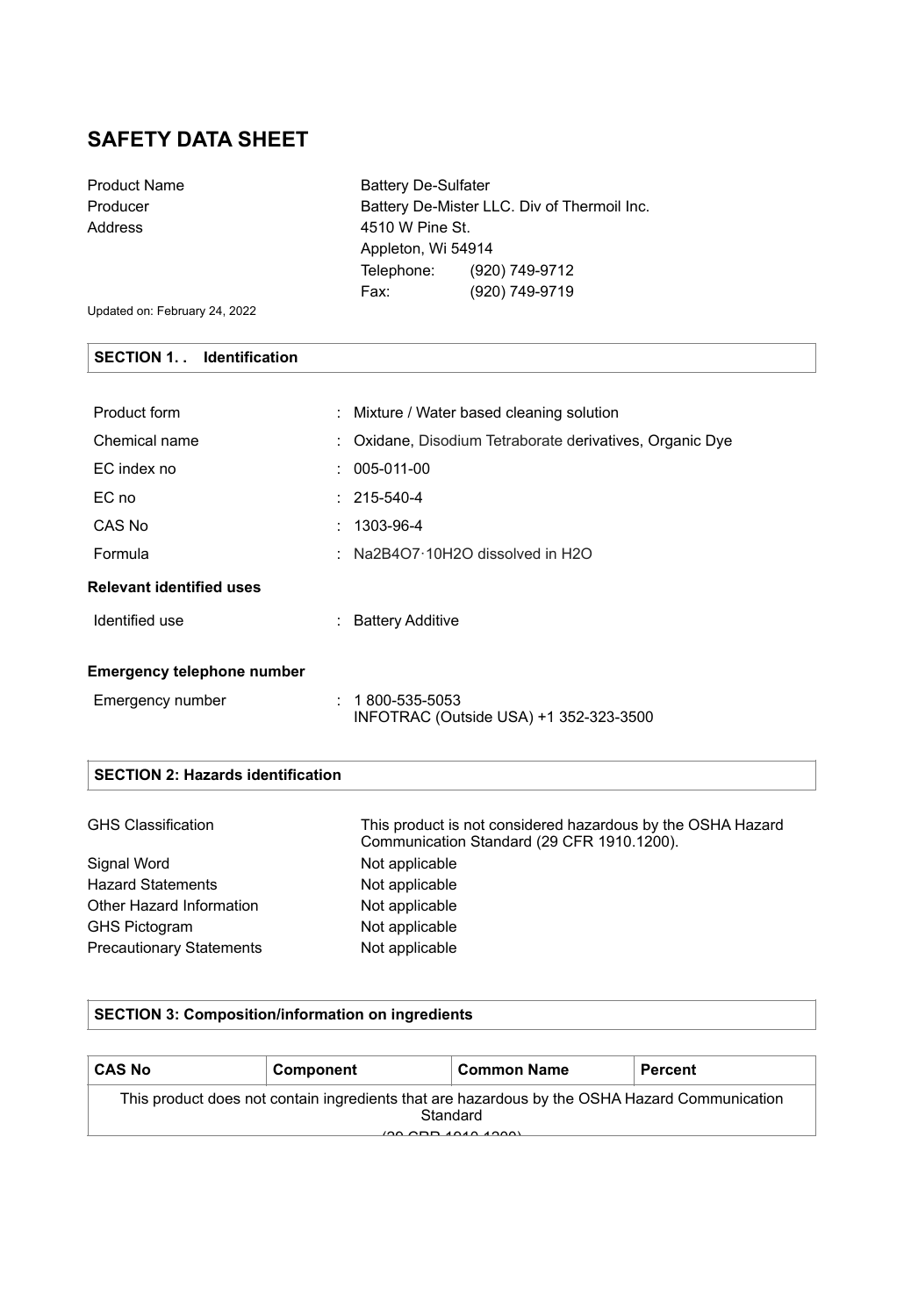## **SECTION 4: First aid measures**

| First-aid measures general                           | : Never give anything by mouth to an unconscious person. If you feel<br>unwell, seek medical advice.                                           |
|------------------------------------------------------|------------------------------------------------------------------------------------------------------------------------------------------------|
| First-aid measures after inhalation : Not Applicable |                                                                                                                                                |
| First-aid measures after skin<br>contact             | Wash skin with plenty of water.                                                                                                                |
| First-aid measures after eye<br>contact              | : Rinse eyes with water as a precaution. Rinse immediately with<br>plenty of water. Obtain medical attention if pain, blinking or redness<br>. |
| First-aid measures after ingestion                   | : Rinse mouth. Do NOT induce vomiting. Obtain medical attention                                                                                |

| <b>SECTION 5: Firefighting measures</b>               |                     |  |  |
|-------------------------------------------------------|---------------------|--|--|
| Suitable extinguishing media                          | : Not Applicable    |  |  |
| Unsuitable extinguishing media                        | : Not Applicable    |  |  |
| Special hazards arising from the substance or mixture |                     |  |  |
| Fire hazard                                           | : Not Applicable    |  |  |
| Explosion hazard                                      | : Not Applicable    |  |  |
| Hazardous decomposition<br>products in case of fire   | : Not Applicable    |  |  |
| <b>Advice for firefighters</b>                        |                     |  |  |
| Firefighting instructions                             | Not Applicable      |  |  |
| Protective equipment for                              | Not Applicable<br>÷ |  |  |
| <b>SECTION 6: Accidental release measures</b>         |                     |  |  |

#### **SECTION 6: Accidental release measures**

Emergency procedures

: Not Applicable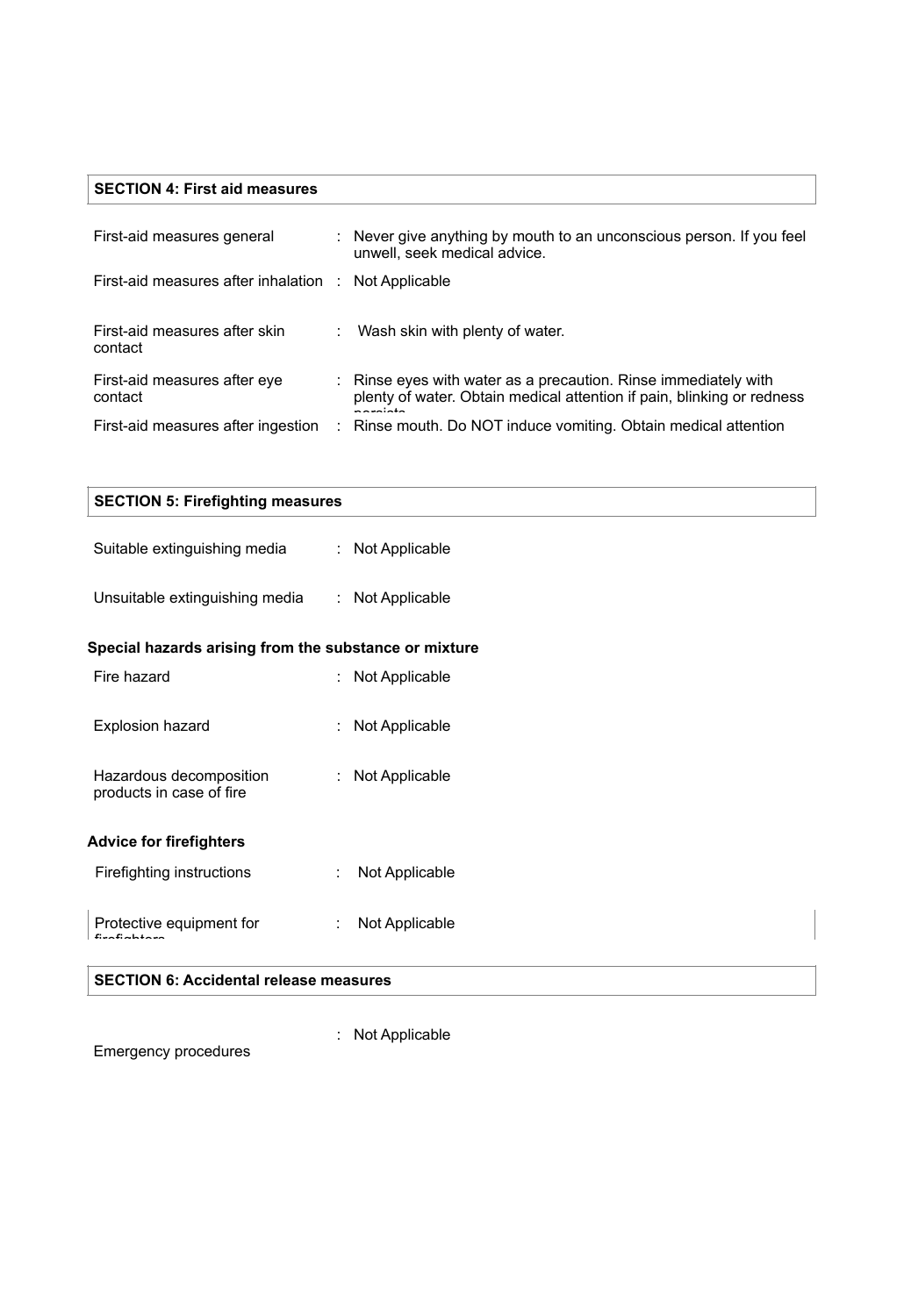#### **For emergency responders**

| Protective equipment | $:$ Not Applicable                                                                                                                  |
|----------------------|-------------------------------------------------------------------------------------------------------------------------------------|
| Emergency procedures | $\therefore$ In case of leaks contain any spills with dikes or absorbents to<br>prevent migration and entry into sewers or streams. |

### **Environmental precautions**

Avoid release to the environment. Prevent entry to sewers and public waters. Notify authorities if liquid enters sewers or public waters.

### **Methods and material for containment and cleaning up**

| For containment         | : In case of leaks contain any spills with dikes or absorbents to<br>prevent migration and entry into sewers or streams.                                                                                                                                            |
|-------------------------|---------------------------------------------------------------------------------------------------------------------------------------------------------------------------------------------------------------------------------------------------------------------|
| Methods for cleaning up | : Take up liquid spill into absorbent material. Notify authorities if<br>product enters sewers or public waters. Soak up spills with inert<br>solids, such as clay or diatomaceous earth as soon as possible.<br>Collect spillage. Store away from other materials. |
| Other information       | : Dispose of materials or solid residues at an authorized site.                                                                                                                                                                                                     |

| <b>SECTION 7: Handling and storage</b>                       |                                                 |  |  |  |
|--------------------------------------------------------------|-------------------------------------------------|--|--|--|
| <b>Precautions for safe handling</b>                         |                                                 |  |  |  |
| Precautions for safe handling                                | : Wear protective gloves and googles            |  |  |  |
| Hygiene measures                                             | : Always wash hands after handling the product. |  |  |  |
| Conditions for safe storage, including any incompatibilities |                                                 |  |  |  |
| <b>Technical measures</b>                                    | : Not Applicable                                |  |  |  |

| Storage conditions     | : Keep cool. Store in a closed container. |
|------------------------|-------------------------------------------|
| Incompatible materials | $\therefore$ Reactive materials to water  |

#### **Specific end use(s)**

No additional information available

**SECTION 8: Exposure controls / personal protection**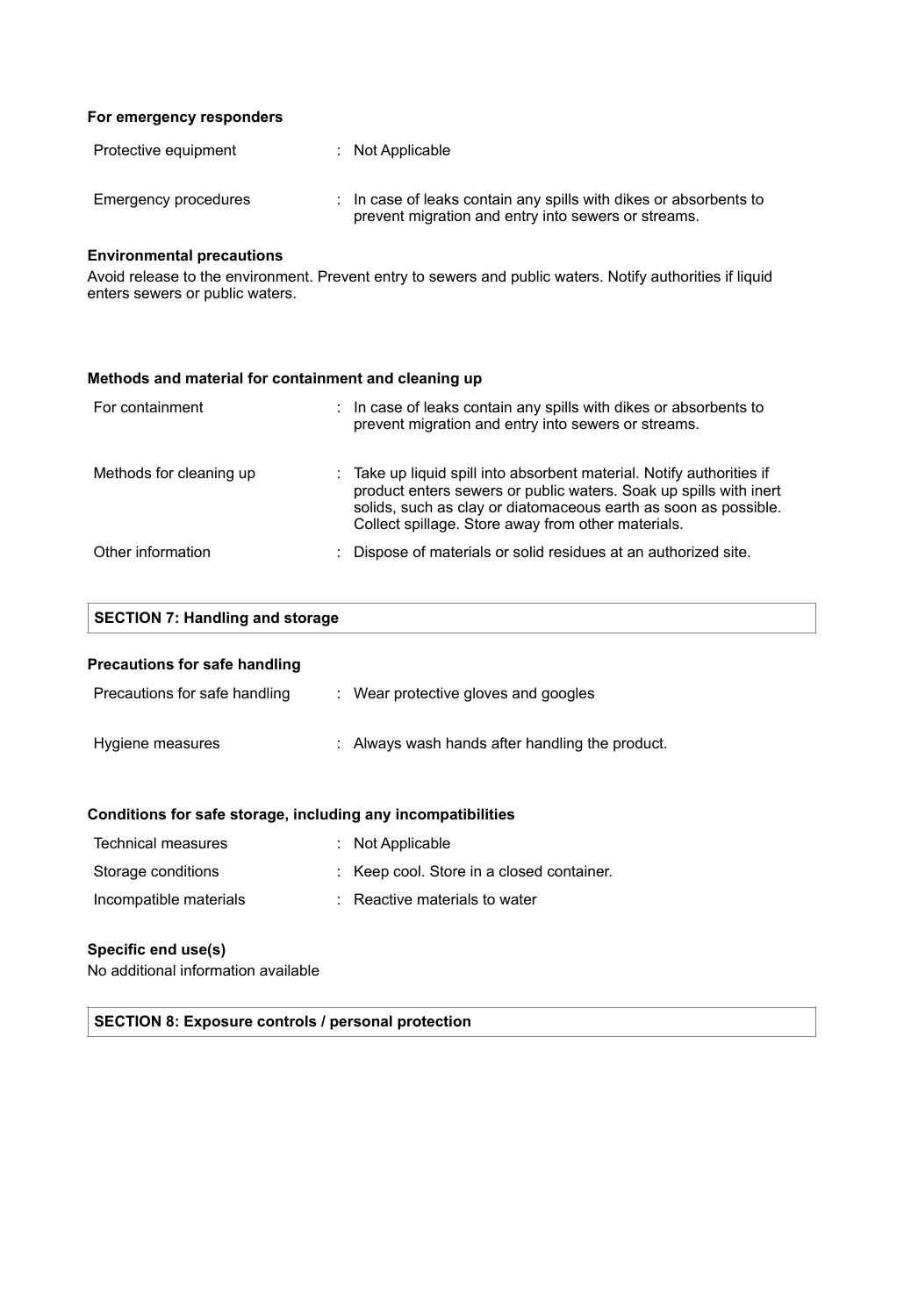| <b>Exposure controls</b> |  |
|--------------------------|--|
|--------------------------|--|

| Appropriate engineering controls | : Not Applicable                                              |
|----------------------------------|---------------------------------------------------------------|
| Personal protective equipment    | : Protective goggles. Gloves.<br><b>OTO</b>                   |
| Hand protection                  | Wear protective nitrile gloves.                               |
| Eye protection                   | Safety glasses. Chemical goggles or safety glasses            |
| Skin and body protection         |                                                               |
| Respiratory protection           |                                                               |
| Environmental exposure controls  | $:$ Avoid release to the environment.                         |
| Other information                | Do not eat, drink during use. Avoid all unnecessary exposure. |

## **SECTION 9: Physical and chemical properties**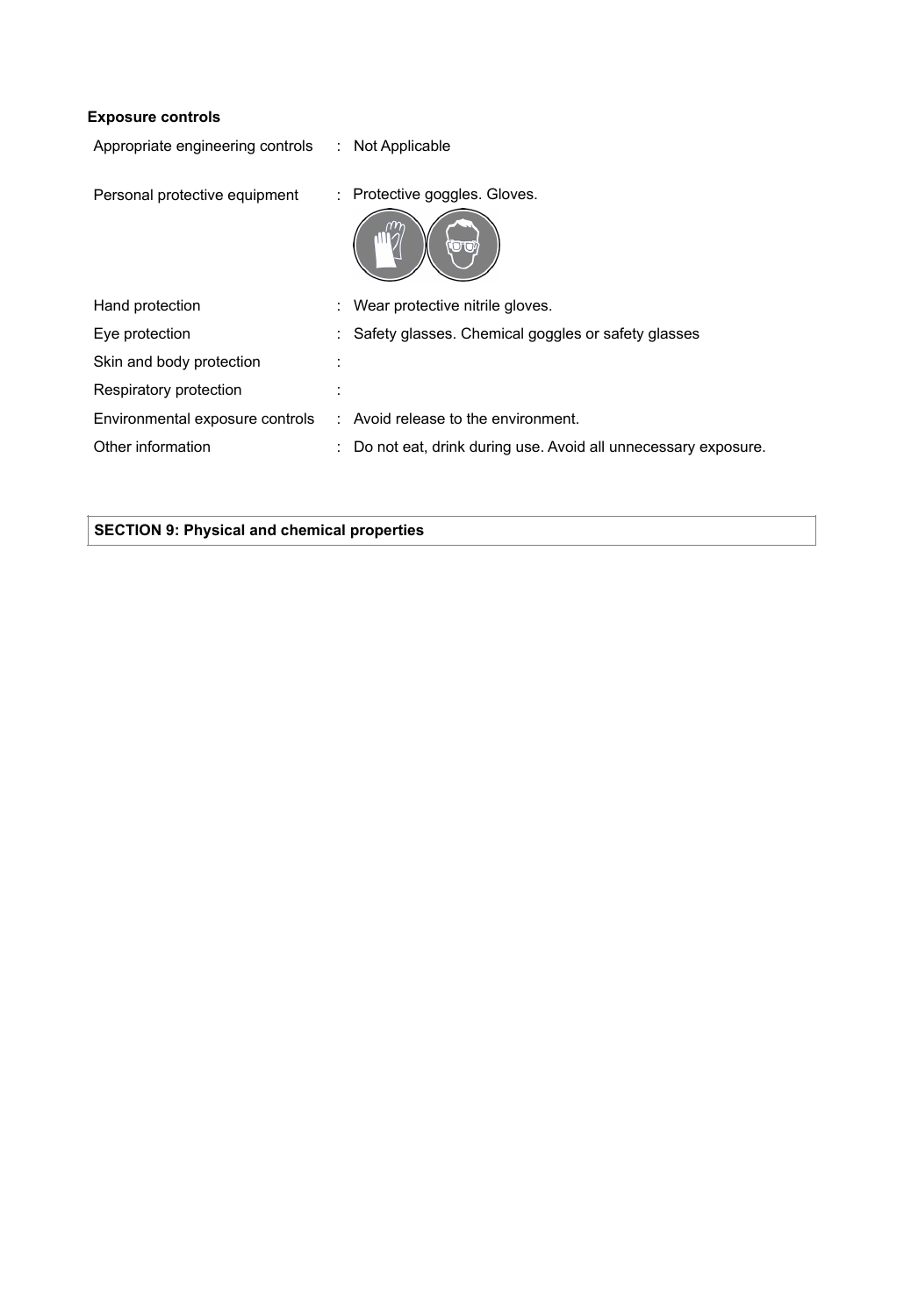| Physical state                                 | $\ddot{\phantom{a}}$ | Liquid                                        |
|------------------------------------------------|----------------------|-----------------------------------------------|
| Appearance                                     |                      | Clear                                         |
| Colour                                         |                      | Red                                           |
| Odour                                          | $\ddot{\phantom{a}}$ | None                                          |
| Odour threshold                                |                      | No data available                             |
| pH                                             | $\ddot{\cdot}$       | Not applicable                                |
| Relative evaporation rate (butyl<br>acetate=1) | ÷                    | No data available                             |
| Melting point                                  |                      | N                                             |
| Freezing point                                 |                      | No data available                             |
| <b>Boiling point</b>                           | $\ddot{\cdot}$       | 102°C                                         |
| Flash point                                    |                      | None                                          |
| Auto-ignition temperature                      |                      | Not applicable                                |
| Decomposition temperature                      | ÷                    | Not applicable                                |
| Flammability (solid, gas)                      | $\ddot{\cdot}$       | Not applicable                                |
| Vapour pressure                                |                      | Not applicable                                |
| Relative vapour density at 20 °C               | ÷                    | Not applicable                                |
| Relative density                               | $\ddot{\phantom{a}}$ | $1.05$ (water=1)                              |
| Solubility                                     |                      | No data available                             |
| Log Pow                                        |                      | No data available                             |
| Viscosity, kinematic                           |                      | No data available                             |
| Viscosity, dynamic                             |                      | No data available                             |
| <b>Explosive properties</b>                    |                      | Product does not present an explosion hazard. |
| Oxidising properties                           |                      | No data available                             |
| <b>Explosive limits</b>                        |                      | Not applicable                                |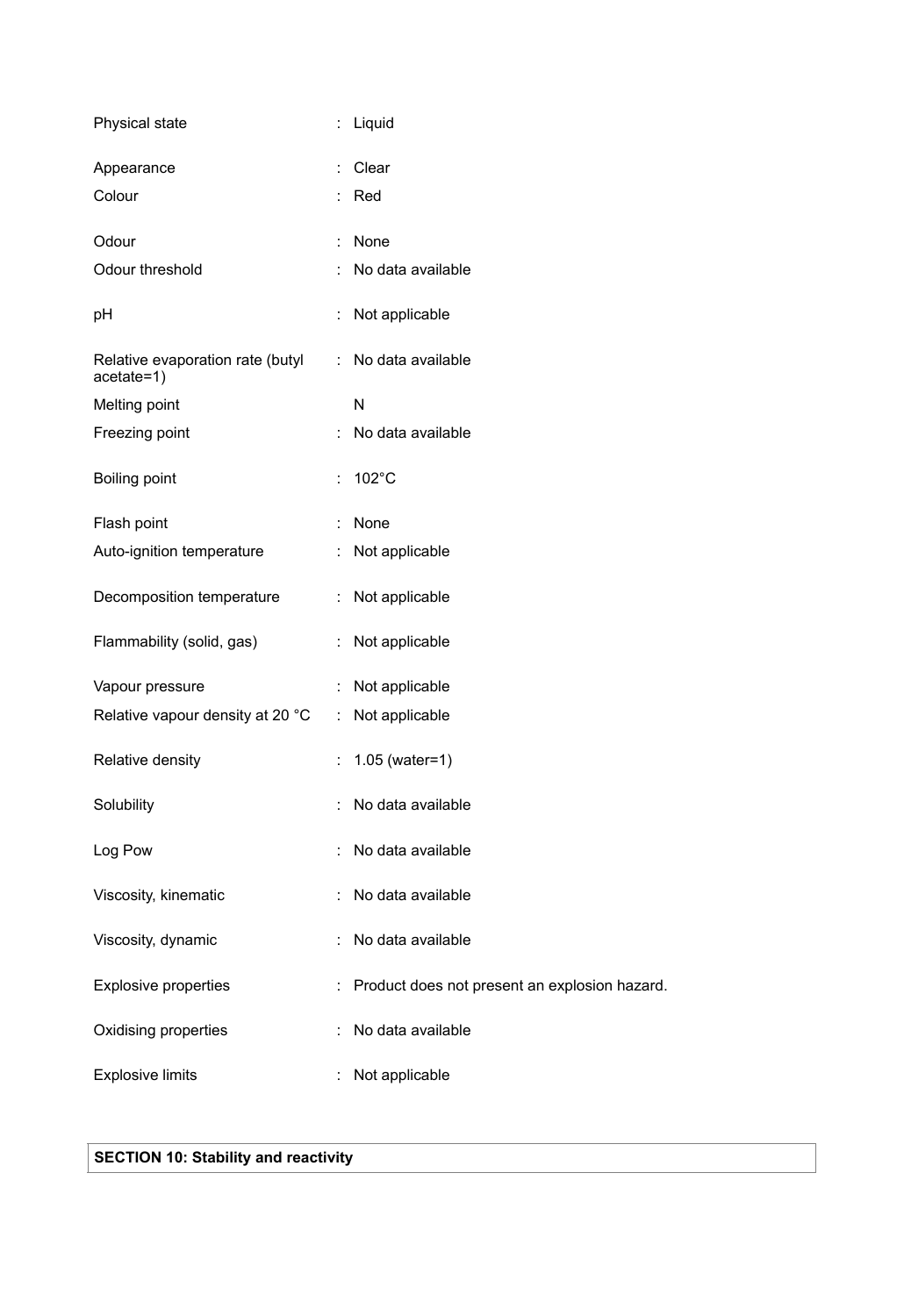### **Reactivity**

No additional information available

### **Chemical stability**

Non Hazardous material Stable at ambient temperature and under normal conditions of use

### **Possibility of hazardous reactions**

Hazardous polymerization will not occur

## **Conditions to avoid**

Not Applicable

### **Incompatible materials**

Not Applicable

### **Hazardous decomposition products**

Termal decomposition: Carbon oxides (CO, CO<sub>2</sub>). Nitrogen Oxides (NO<sub>X</sub>). Hydeogen Cyanide (HCN).

| <b>SECTION 11: Toxicology information</b>             |                                                                                    |  |
|-------------------------------------------------------|------------------------------------------------------------------------------------|--|
| Information on toxicological effects                  |                                                                                    |  |
| Acute toxicity                                        | Not applicable                                                                     |  |
| Skin corrosion/irritation                             | Not classified<br>Based on available data, the classification criteria are not met |  |
| Serious eye damage/irritation                         | Not classified<br>Based on available data, the classification criteria are not met |  |
| Respiratory or skin sensitisation                     | Not classified<br>Based on available data, the classification criteria are not met |  |
| Germ cell mutagenicity                                | Not classified<br>Based on available data, the classification criteria are not met |  |
| Carcinogenicity                                       | Not classified<br>Based on available data, the classification criteria are not met |  |
| Reproductive toxicity                                 | Not classified<br>Based on available data, the classification criteria are not met |  |
| Specific target organ toxicity<br>(single exposure)   | Not classified<br>Based on available data, the classification criteria are not met |  |
| Specific target organ toxicity<br>(repeated exposure) | Not classified<br>Based on available data, the classification criteria are not met |  |
| Aspiration hazard                                     | Not classified<br>Based on available data, the classification criteria are not met |  |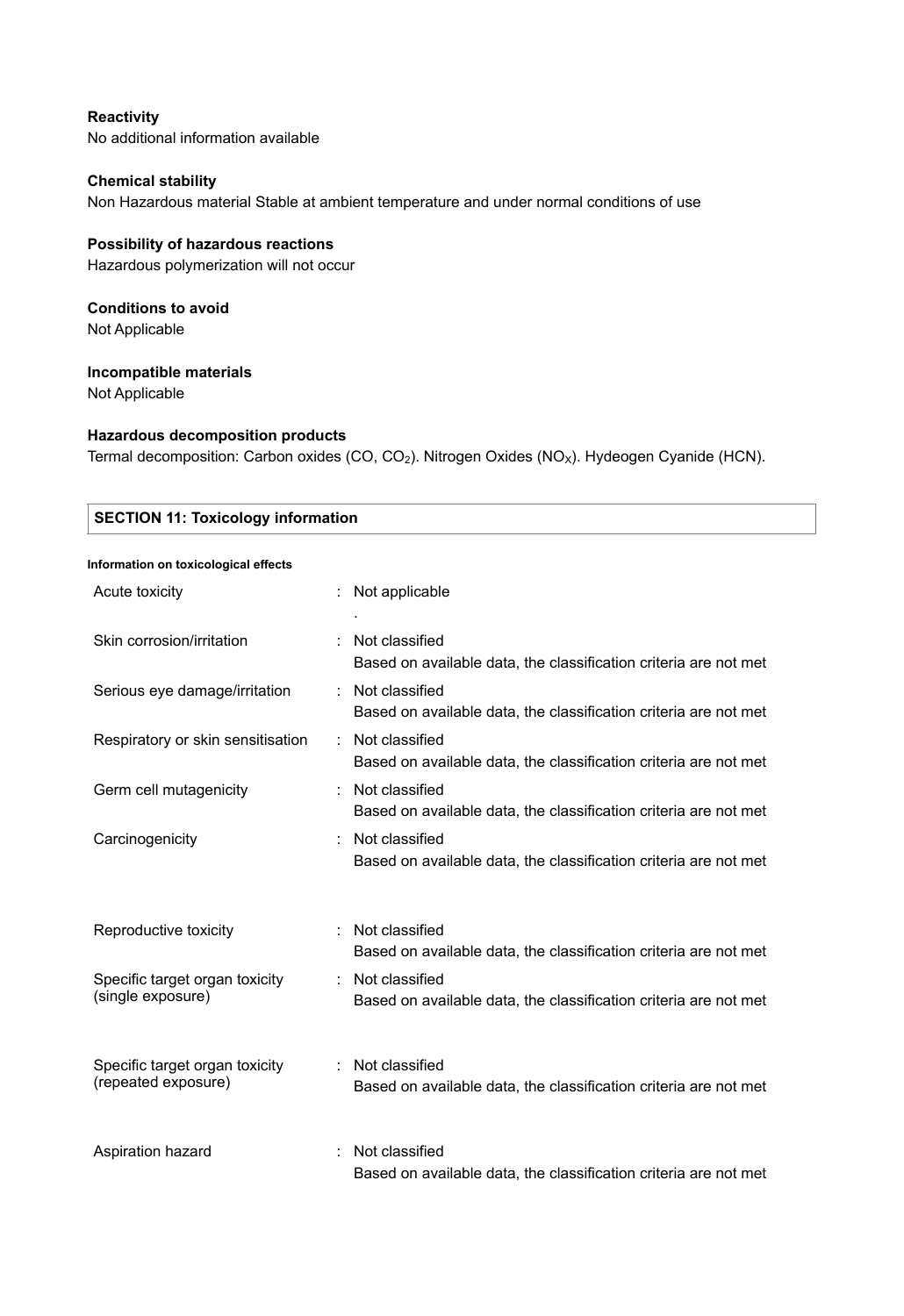Potential Adverse human health : Not classified effects and symptoms

Based on available data, the classification criteria are not met

#### **SECTION 12 : Ecological information**

#### **Toxicity**

Ecology - water : Non Toxic.

|  | <b>Persistence and degradability</b> |
|--|--------------------------------------|
|  |                                      |

Persistence and degradabily Non Toxic

#### **Bioaccumulative potential**

No additional information available

#### **Mobility in soil**

No additional information available

#### **Results of PBT and vPvB assessment**

This substance/mixture does not meet the PBT criteria of REACH regulation, annex XIII

This substance/mixture does not meet the vPvB criteria of REACH regulation, annex XIII

### **Other adverse effects**

- 
- Additional information : Avoid release to the environment

#### **Waste treatment methods**

| Waste disposal recommendations | Dispose in a safe manner in accordance with local/national<br>regulations. Dispose of contents/container to local or national<br>regulation to ensure proper disposal. |
|--------------------------------|------------------------------------------------------------------------------------------------------------------------------------------------------------------------|
| Ecology - waste materials      | : Avoid release to the environment.                                                                                                                                    |

#### **SECTION 14: Transportation information**

In accordance with ADR / RID / IMDG / IATA / ADN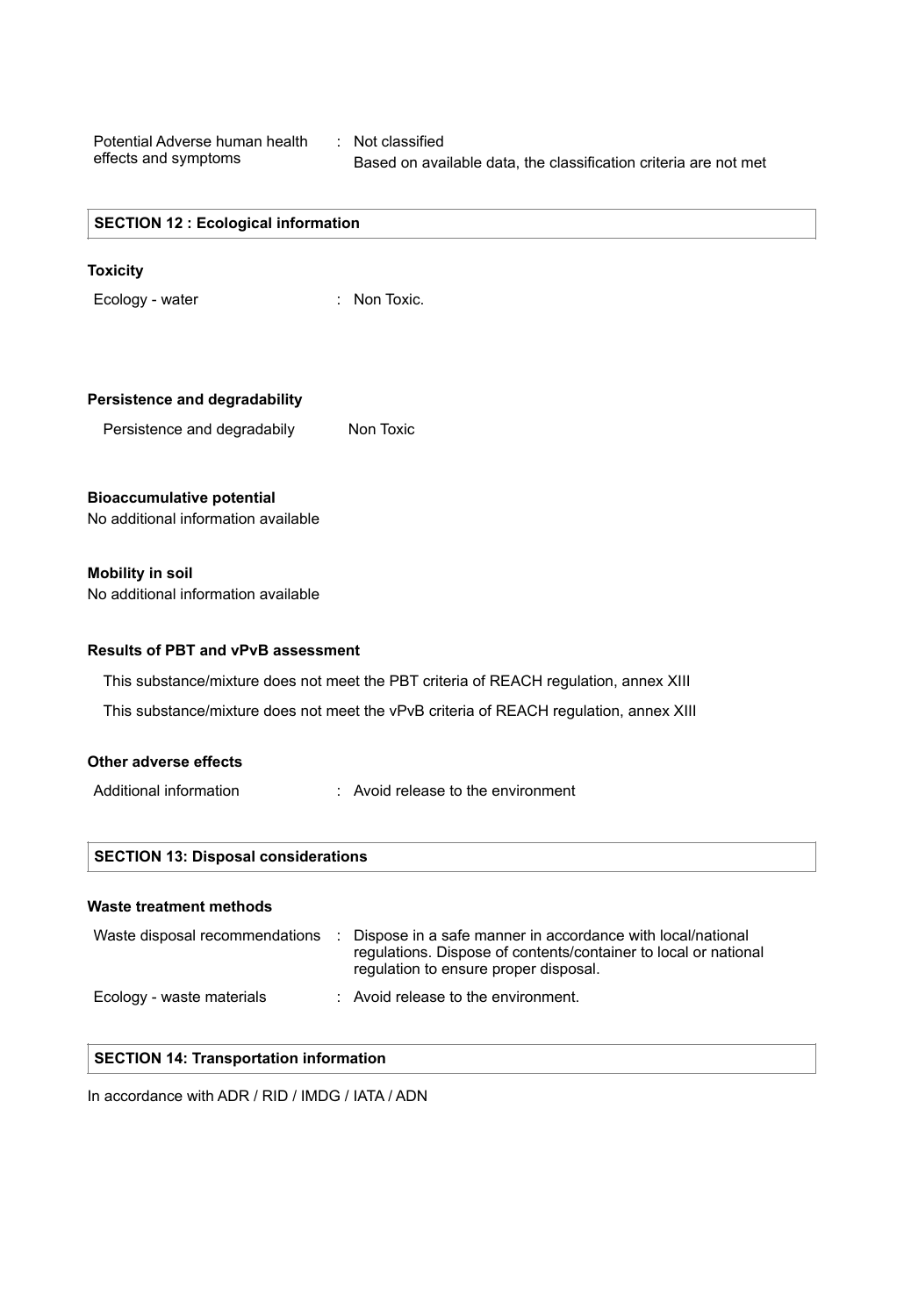### **UN number**

| UN-No. (ADR)  | : Not Dangerous Goods |
|---------------|-----------------------|
| UN-No. (IMDG) | : Not Dangerous Goods |
| UN-No. (IATA) | : Not Dangerous Goods |
| UN-No. (ADN)  | : Not Dangerous Goods |
| UN-No. (RID)  | : Not Dangerous Goods |

## **UN proper shipping name**

| Proper Shipping Name (ADR)               | : Water based cleaning solution |
|------------------------------------------|---------------------------------|
| Proper Shipping Name (IMDG)              | : Water based cleaning solution |
| Proper Shipping Name (IATA)              | : Water based cleaning solution |
| Proper Shipping Name (ADN)               | : Water based cleaning solution |
| Proper Shipping Name (RID)               | : Water based cleaning solution |
| Transport document description           | : Water based cleaning solution |
| Transport document description<br>(IMDG) | : Water based cleaning solution |

## **Transport hazard class(es)**

## **ADR**

| Transport hazard class(es) (ADR) : Not Dangerous Goods |                    |
|--------------------------------------------------------|--------------------|
| Danger labels (ADR)                                    | $:$ Not applicable |

## **IMDG**

| Transport hazard class(es) (IMDG) : Not Dangerous Goods |                       |
|---------------------------------------------------------|-----------------------|
| Danger labels (IMDG)                                    | : Not Dangerous Goods |

## **IATA**

| Transport hazard class(es) (IATA) : Not Dangerous Goods |                       |
|---------------------------------------------------------|-----------------------|
| Hazard labels (IATA)                                    | : Not Dangerous Goods |

## **ADN**

Transport hazard class(es) (ADN) : Not applicable

### **RID**

Transport hazard class(es) (RID) : Not applicable

### **Packing group**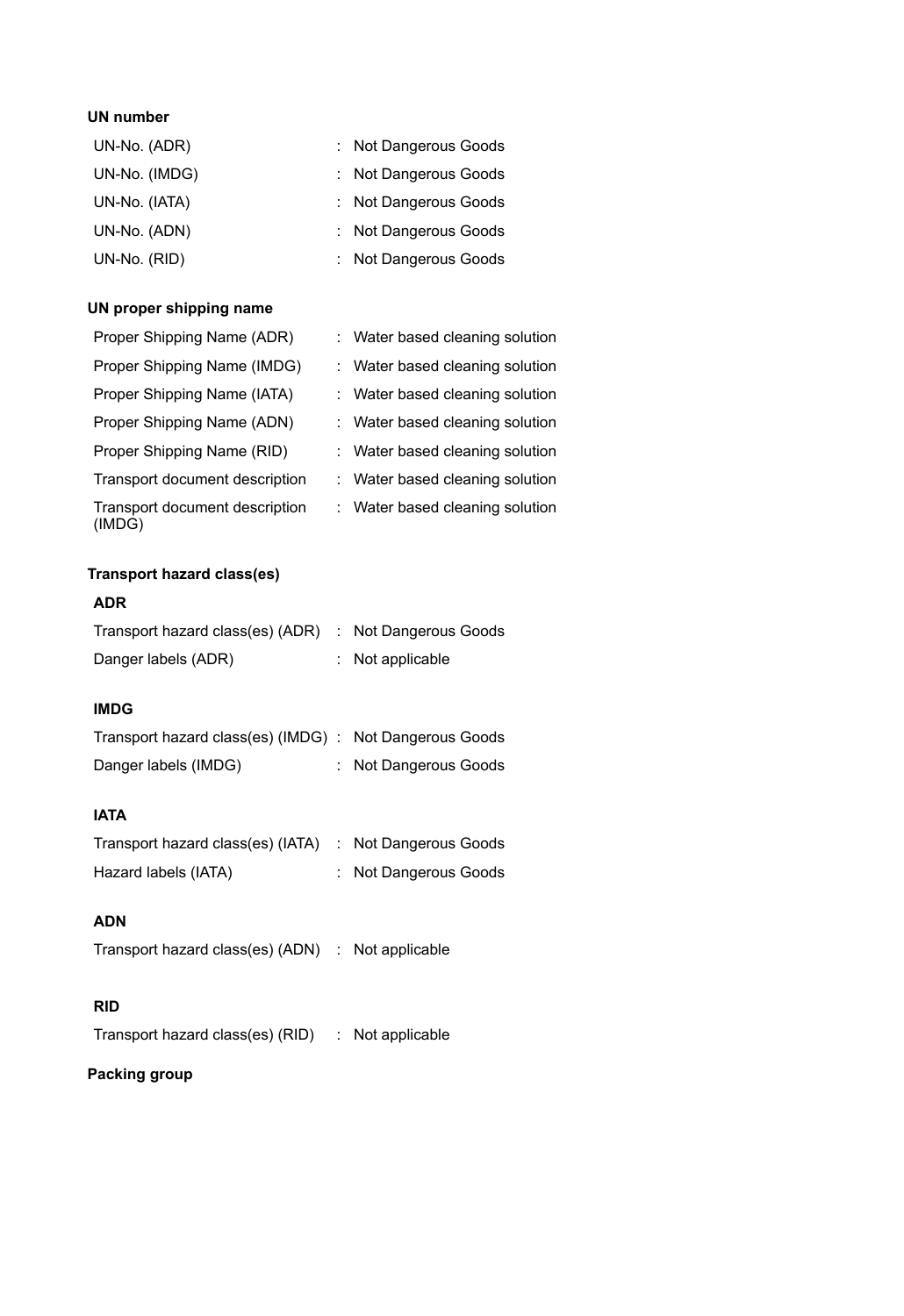| Packing group (ADR)  | : Not Dangerous Goods |
|----------------------|-----------------------|
| Packing group (IMDG) | : Not Dangerous Goods |
| Packing group (IATA) | : Not Dangerous Goods |
| Packing group (ADN)  | : Not applicable      |
| Packing group (RID)  | : Not applicable      |

### **Environmental hazards**

| Dangerous for the environment | : No                                     |
|-------------------------------|------------------------------------------|
| Marine pollutant              | : No                                     |
| Other information             | : No supplementary information available |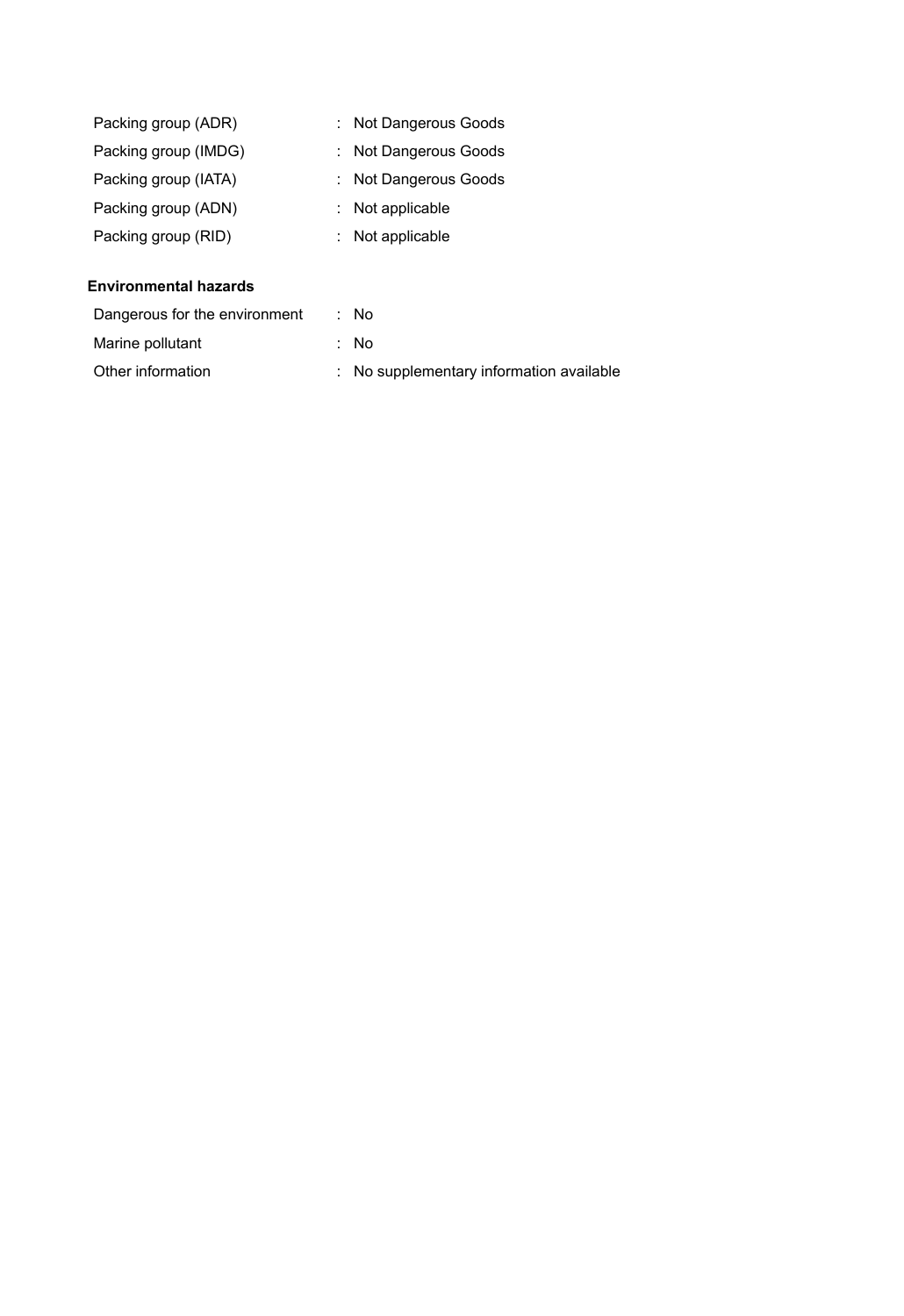## **Special precautions for user**

### **Overland transport**

| Classification code (ADR)                                                     | Not applicable                         |
|-------------------------------------------------------------------------------|----------------------------------------|
| Limited quantities (ADR)                                                      | Not applicable                         |
| Excepted quantities (ADR)                                                     | Not applicable<br>÷.                   |
| Packing instructions (ADR)                                                    | Not applicable<br>÷.                   |
| Mixed packing provisions (ADR)                                                | Not applicable<br>÷                    |
| Portable tank and bulk container<br>instructions (ADR)                        | Not applicable<br>÷                    |
| Portable tank and bulk container<br>special provisions (ADR)                  | Not applicable<br>t,                   |
| Tank code (ADR)                                                               | Not applicable                         |
| Tank special provisions (ADR)                                                 | Not applicable<br>÷                    |
| Vehicle for tank carriage                                                     | Not applicable<br>÷                    |
| Transport category (ADR)                                                      | Not applicable                         |
| Special provisions for carriage -<br>Packages (ADR)                           | $\ddot{\phantom{a}}$<br>Not applicable |
| Special provisions for carriage -<br>Loading, unloading and handling<br>(ADR) | Not applicable<br>÷.                   |
| Special provisions for carriage -<br>Operation (ADR)                          | Not applicable<br>÷                    |
| Hazard identification number<br>(Kemler No.)                                  | Not applicable<br>÷                    |
| Orange plates                                                                 | Not applicable                         |
| Tunnel restriction code (ADR)                                                 | Not applicable                         |
| EAC code                                                                      | Not applicable                         |
| <b>Transport by sea</b>                                                       |                                        |
| Limited quantities (IMDG)                                                     | : Not applicable                       |
| Excepted quantities (IMDG)                                                    | Not applicable<br>÷                    |
| Packing instructions (IMDG)                                                   | Not applicable                         |
| IBC packing instructions (IMDG)                                               | Not applicable                         |
| Tank instructions (IMDG)                                                      | Not applicable                         |
| Tank special provisions (IMDG)                                                | Not applicable                         |
|                                                                               |                                        |

| Tank special provisions (IMDG)         | $:$ Not applicable                                         |
|----------------------------------------|------------------------------------------------------------|
| EmS-No. (Fire)                         | Not applicable                                             |
| EmS-No. (Spillage)                     | $:$ Not applicable                                         |
| Stowage category (IMDG)                | : Not applicable                                           |
| Properties and observations<br>(11.45) | : Red liquid. Non toxic, avoid contact with skin and eyes. |
| .                                      |                                                            |

MFAG-No : Not applicable

## **Air transport**